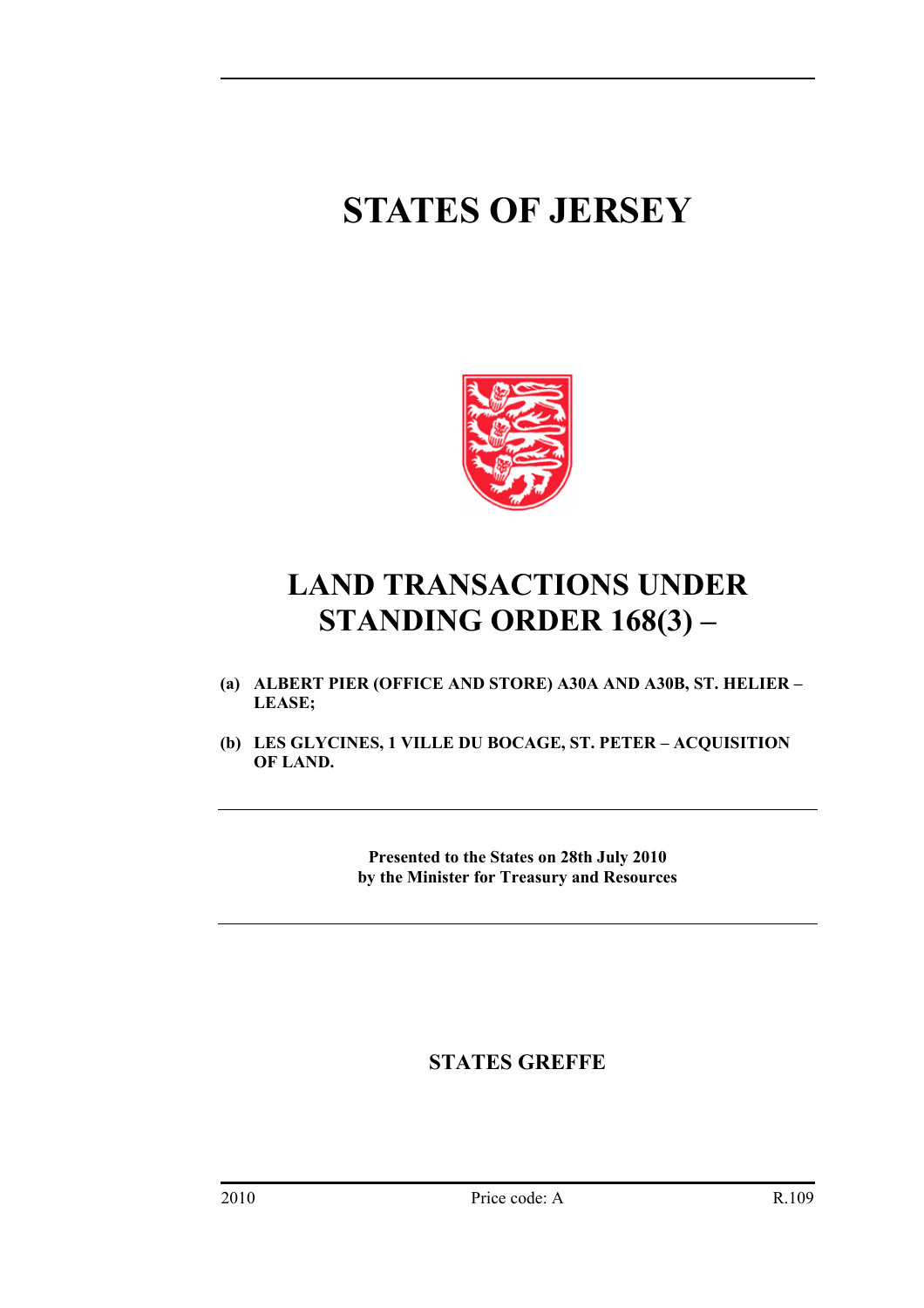#### **REPORT**

**Decision(s):** Under Standing Order 168(3) the Minister for Treasury and Resources hereby notifies the States that he has accepted the recommendation of the Property Holdings Department to agree to the following –

#### **(a) Land transaction –**

Albert Pier (Office & Store) A30A & A30B, St Helier – Lease.

 The Minister hereby authorises the Director of Property Holdings to pass any contract which is required to be passed on behalf of the Public.

 After the expiry of 15 days following presentation to the States the transaction may be concluded.

 *Further information on this decision can be found on www.gov.je under Ministerial Decisions/Treasury and Resources/Property Holdings (reference MD-PH-2010-0068).* 

#### **(b) Land transaction –**

 For the Public to acquire an area of land to the north west of "Les Glycines" towards La Rue de la Pointe for the construction of a footpath.

 In consideration of the land sold, ceded and transferred, the Public shall pay the Owners reasonable legal fees incurred subject to completion of this transaction, together with any Goods and Services Tax which might be due thereon.

 The Minister hereby authorises the Attorney General and the Greffier of the States to pass any contract which is required to be passed on behalf of the Public.

 After the expiry of 15 days following presentation to the States the transaction may be concluded.

#### *(Drawing attached at Appendix).*

 *Further information on this decision can be found on www.gov.je under Ministerial Decisions/Treasury and Resources/Property Holdings (reference MD-PH-2010-0069).*